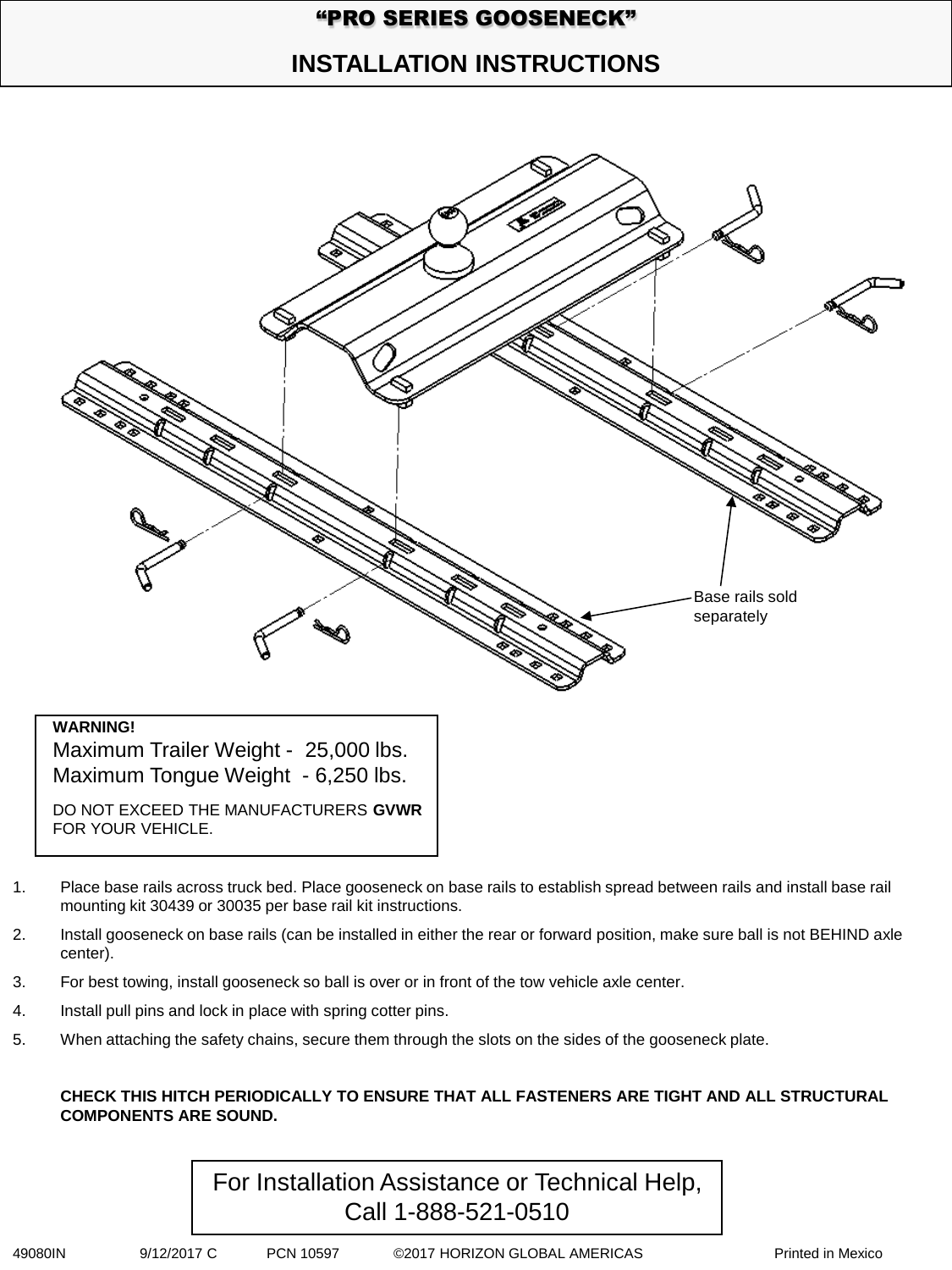![](_page_1_Figure_0.jpeg)

### **ADDITIONAL MOUNTING INSTRUCTIONS:**

### **Install base rails as instructed in base rail instructions. The instructions below are for the addition of the 2 center bolts for applications using 30095, if not already installed.**

- 1. Place base rails in accordance with base rail mounting instructions.
- WARNING BEFORE DRILLING ANY HOLES, CHECK FOR CLEARANCE AROUND THE GAS TANK AND ANY OTHER OBSTRUCTIONS!
- 2. Using the center hole in the base rail as a guide, drill a  $\frac{1}{2}$ " hole through the truck bed.
- 3. Insert  $\frac{1}{2}$  carriage bolt (29) into the hole. Install  $\frac{1}{2}$  serrated washer (31),  $\frac{1}{2}$  lock washer (32) and  $\frac{1}{2}$  nut (33).
- 4. Insert spacer (30) between the truck bed and the base rail. It will go in between at the corrugation of the bed. To keep bed from crushing when the bolt is tightened.
- 5. Repeat for the other base rail.
- 6. Torque the  $\frac{1}{2}$ " nuts to 75 ft/lbs.

## **For Installation Assistance, or Technical Help, Call 1-888-521-0510**

### **LIMITED LIFETIME WARRANTY**

| Part No: | Date of Original Purchase: |
|----------|----------------------------|
|----------|----------------------------|

Original Owner: \_\_\_\_\_\_\_\_\_\_\_\_\_\_\_\_\_\_\_\_\_\_\_\_\_\_\_\_\_\_\_\_\_\_Original Installer:

1. Limited Lifetime Warranty ("Warranty"). Horizon Global Americas, Inc. ("We" or "Us") warrants to the original consumer purchaser only ("You") that the product will be free from material defects in both material and workmanship, ordinary wear and tear excepted; provided that installation and use of the product is in accordance with product instructions. There are no other warranties, express or implied, including the warranty of merchantability or fitness for a particular purpose. This warranty is not transferable. 2. Limitations on the Warranty. This Warranty does not cover: (a) normal wear and tear; (b) damage through abuse, neglect, misuse, or as a result of any accident or in any other manner; (c) damage from misapplication, overloading, or improper installation; (d) improper maintenance and repair; and (e) product alteration in any manner by anyone other than Us, with the sole exception of alterations made pursuant to product instructions and in a workmanlike manner.

3. Obligations of Purchaser. To make a Warranty claim, contact Us, at our principal address of 47912 Halyard Dr. Suite 100, Plymouth, MI 48170, 1-888-521-0510, identify the product by model number, and follow the claim instructions that will be provided. Any returned product that is replaced by Us becomes our property. You will be responsible for return shipping costs. Please retain your purchase receipt to verify date of purchase and that You are the original consumer purchaser. The product and the purchase receipt must be provided to Us in order to process Your Warranty claim.

4. Remedy Limits. Product replacement is Your sole remedy under this Warranty. We shall not be liable for service or labor charges incurred in removing or replacing a product or any incidental or consequential damages of any kind.

5. Assumption of Risk. You acknowledge and agree that any use of the product for any purpose other than the specified use(s) stated in the product instructions is at Your own risk.

6. Governing Law. This Warranty gives You specific legal rights, and You also may have other rights which vary from state to state. This Warranty is governed by the laws of the State of Michigan, without regard to rules pertaining to conflicts of law. The state courts located in Oakland County, Michigan shall have exclusive jurisdiction for any disputes relating to this Warranty.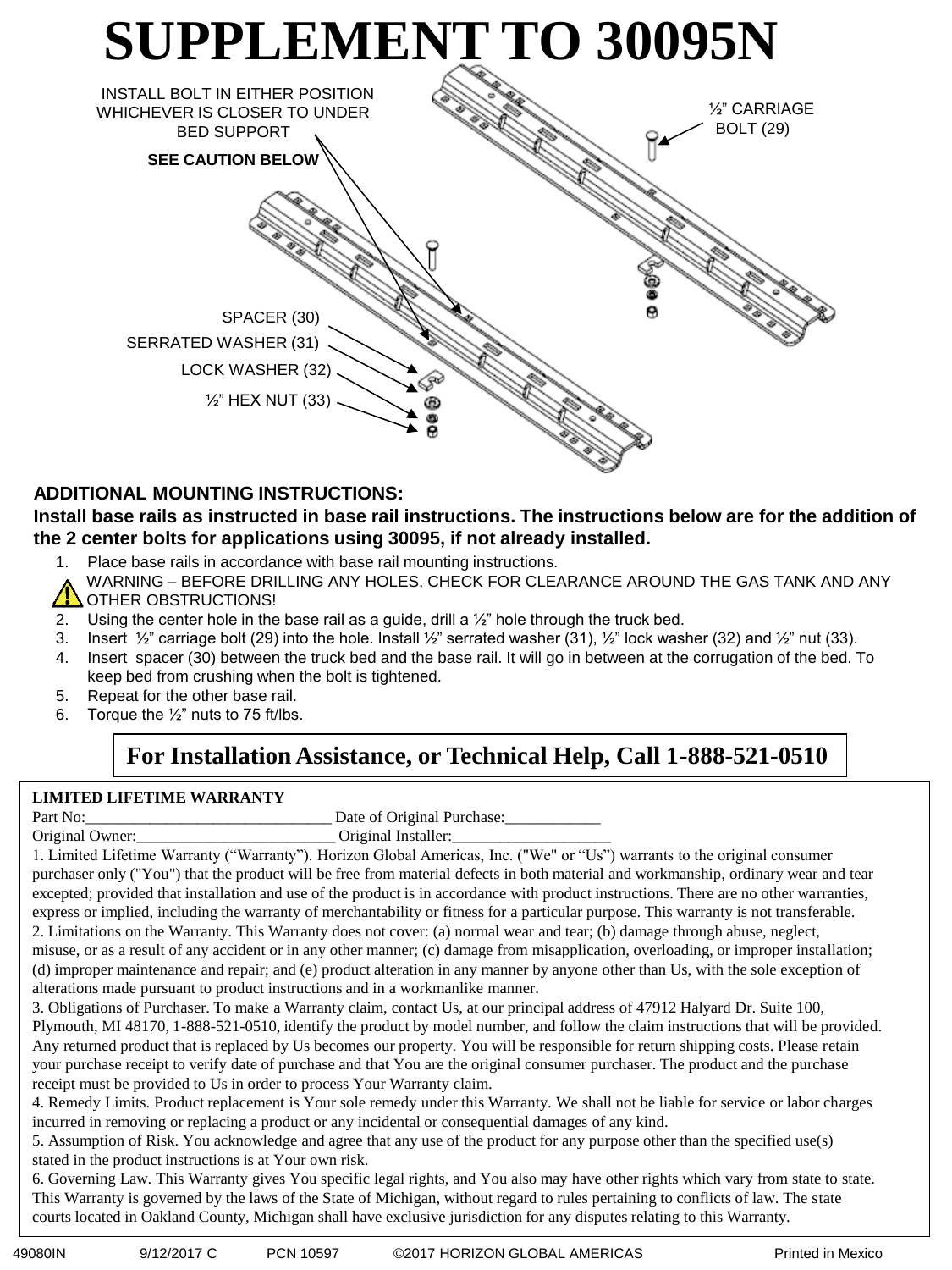## "COL-DE-CYGNE SÉRIE PRO SERIES"

# **INSTRUCTIONS D'INSTALLATION**

![](_page_2_Figure_2.jpeg)

- 1. Placer les traverses basales à travers la plateforme du camion. Placer l'attelage col-de-cygne sur les traverses pour déterminer l'écart entre les traverses puis installer le nécessaire de montage de traverses 30439 ou 30035 en observant les instructions accompagnant le nécessaire de traverses.
- 2. Installer l'attelage col-de-cygne sur les traverses (peut s'installer en position arrière ou avant; s'assurer que la boule ne se trouve PAS À L'ARRIÈRE du centre de l'essieu).
- 3. Pour améliorer le remorquage, installer le col-de-cygne de manière que la boule se trouve au-dessus ou à l'avant du centre de l'essieu du véhicule de remorquage.
- 4. Installer les chevilles et les verrouiller en placer à l'aide des agrafes à ressort.
- 5. Pour fixer les chaînes de sécurité, les passer à travers les fentes sur les côtés de la plaque du col-de-cygne.

### **CET ATTELAGE DOIT ÊTRE VÉRIFIÉ PÉRIODIQUEMENT AFIN DE S'ASSURER QUE TOUTES LES FIXATIONS SONT SERRÉES ET QUE LES ÉLÉMENTS STRUCTURAUX ET AUTRES COMPOSANTS SONT EN BON ÉTAT.**

| Pour de l'assistance technique, |  |
|---------------------------------|--|
| composer le 1-888-521-0510      |  |

49080IN 9/12/2017 C PCN 10597 ©2017 HORIZON GLOBAL AMERICAS Printed in Mexico